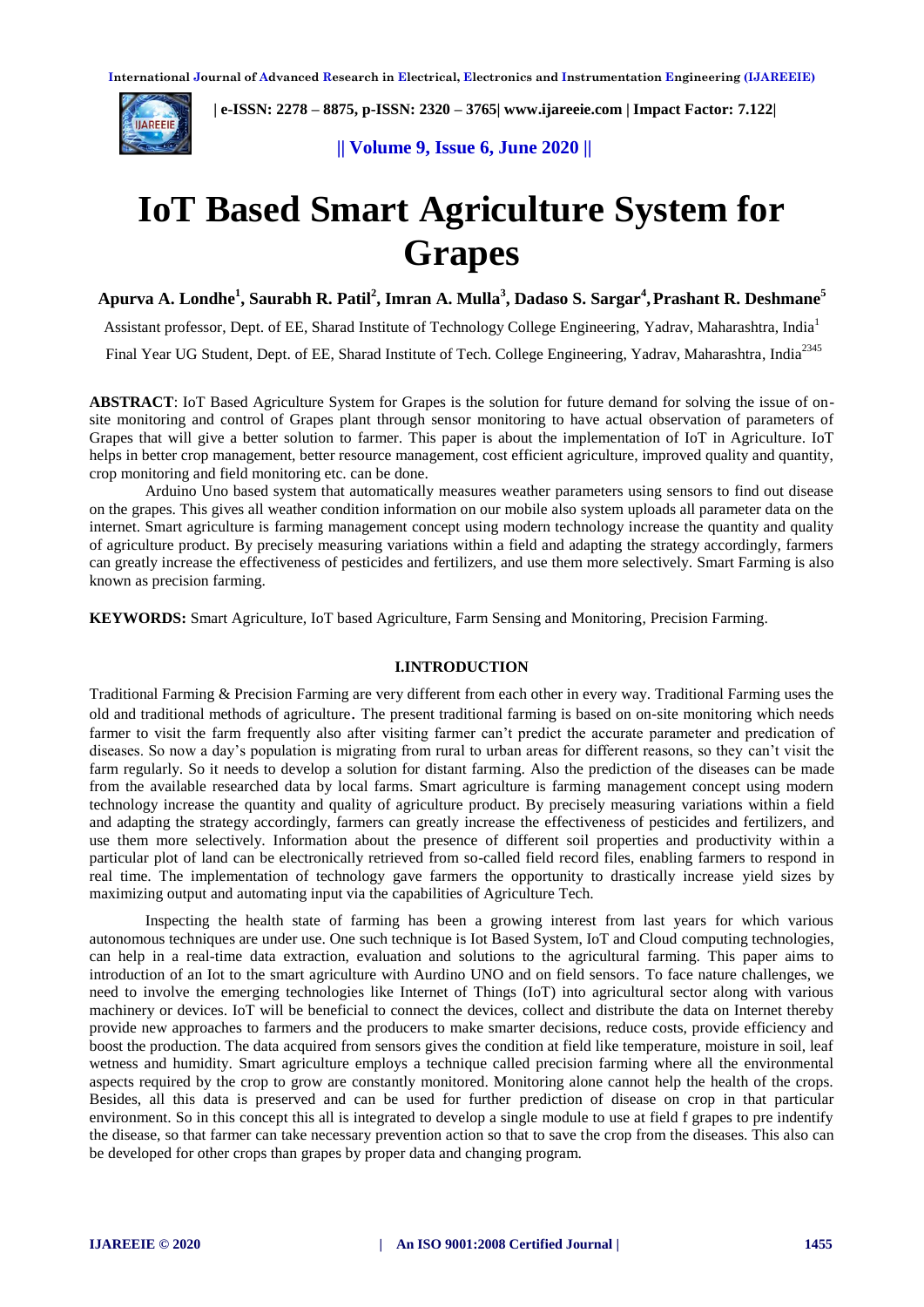

 **| e-ISSN: 2278 – 8875, p-ISSN: 2320 – 3765| [www.ijareeie.com](http://www.ijareeie.com/) | Impact Factor: 7.122|** 

**|| Volume 9, Issue 6, June 2020 ||** 

#### **II.SYSTEM MODEL DEVELOPMENT**

This project involved the implementing of different sensors at the field to measure different parameter. The objective of the proposed research work is to provide real time measurement of farm parameter to the farmer through internet. The Smart Agriculture Management System consists of two modules, Data Monitoring and disease prediction.



Figure.1 Functional Block Diagram

#### *A. Internet of Things*

Basically the internet of things, or IoT, is a system of interrelated computing devices, mechanical and digital machines, objects, animals or people that are provided with unique identifiers (UIDs) and the ability to transfer data over a network without requiring human-to-human or human-to-computer interaction. The Internet of Things is actually a pretty simple concept; it means taking all the things in the world and connecting them to the internet. Internet of Things (IoT), a popular term now-a-days, de- scribes a system where the world is connected to Internet with the help different kinds of sensors. IOT is vision where "things", especially everyday objects, such as all home appliances, furniture, clothes, vehicles, roads and smart materials, etc. are readable, recognizable, locatable, addressable and/or controllable via the Internet. Internet of Things will connect world's objects in both a sensory and intelligent manner through combining technological developments in item identification, sensors and wireless sensor network.

#### *B. Data Upload to Sensor Cloud*

Two methods of data upload to the sensor cloud (Thing Speak) were carried out in this work. As the Arduino microcontroller allows shields to be connected to it to give it different capabilities, two different shields were tested. One was Ethernet Shield and the other being the GSM Shield. For the application presented in this paper, most suited shield was found to be GSM shield as it allows SMS capability which Ethernet shield does not and also it is more suited in remote areas where provisions for cable may not be available. ThingSpeak™ is an IoT analytics platform service that allows you to aggregate, visualize and analyse live data streams in the cloud. ThingSpeak provides instant visualizations of data posted by your devices to ThingSpeak. Thing Speak is a free sensor cloud available for IoT enthusiasts. For Arduino to send data to ThingSpeak via the network connectivity with GSM shield, the official library for ThingSpeak is used. For setup of ThingSpeak, a user account and a channel is required.

#### *C. Data Visualization*

Data visualization is the graphical representation of information and data. By using visual elements like charts, graphs, and maps, data visualization tools provide an accessible way to see and understand trends, outliers, and patterns in data. This feature is added for farmers to get idea about parameter so easily.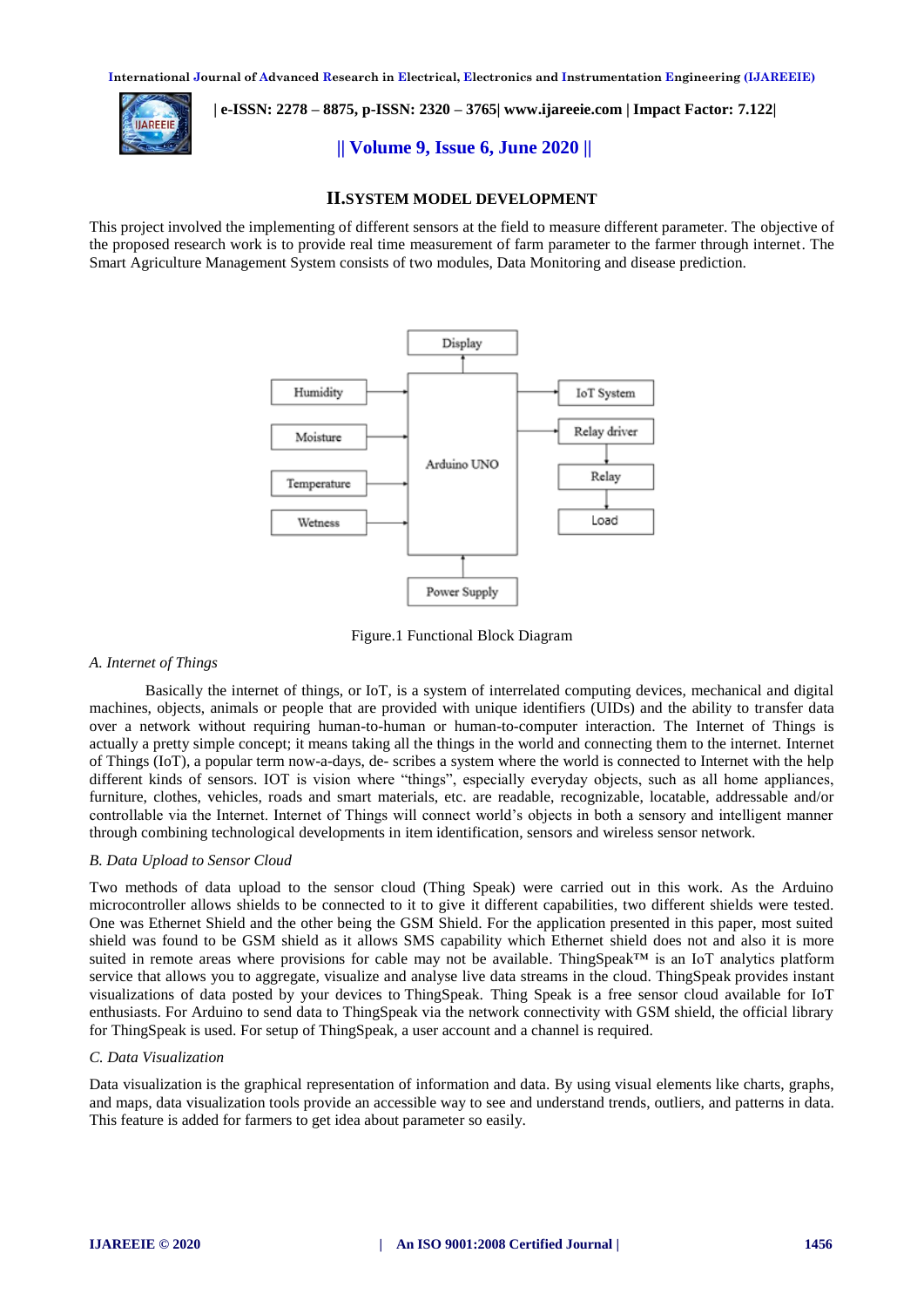**| e-ISSN: 2278 – 8875, p-ISSN: 2320 – 3765| [www.ijareeie.com](http://www.ijareeie.com/) | Impact Factor: 7.122|** 





Figure.2 Things speak website data upload

# *D.* Arduino UNO (ATMega-328)

It is a microcontroller development board made using ATmega328. ATmega328 has 14 digital input/output pins 6 analog inputs. It works on 16 MHz crystal oscillator, a power Jack and a reset button. It provides everything needed to support the microcontroller development board; it can be directly connected to computer with a cable and USB jack.

# **Features of Arduino Uno:**

• Microcontroller: ATmega328. • Operating Voltage: 5V. • Input Voltage: 7-12V. • Digital I/O Pins: 14 (of which 6 provide PWM output). • Analog Input Pins: 6. • DC Current: 40mA. • Flash Memory: 32 KB. • SRAM: 2 KB. • EEPROM: 1 KB. • Clock Speed: 16 MHz

# **Configuration of AT Mega 328:**

• The high-performance Atmel Pico Power 8-bit AVR

• RISC-based microcontroller combines 32KB ISP flash memory with read-while-write capabilities 1024B EEPROM, 2KB SRAM

- 23 general purpose I/O lines, 32 general purpose working registers
- Three flexible timer/counters with compare modes
- Internal and external interrupts, serial programmable USART
- A byte-oriented 2-wire serial interface, SPI serial port
- A 6-channel 10-bit A/D converter (8-channels in TQFP and QFN/MLF packages)
- Programmable watchdog timer with internal oscillator
- The device operates between 1.8-5.5 volts
- Advanced RISC Architecture
- High Endurance Non-volatile Memory Segments

# *E. LCD*

LCD indicates different mode settings & set point adjustment. Also 16 char are divided to indicate speed output. The LCD Display used here is 16 characters by 2 line display. The 16 characters in both lines are equally divided to indicate commands and speed important pin EN (LCD enable) is directly connected to pin 14 of the controller. On the other hand pin R/W of LCD is connected to ground. The LCD interfacing is done here for indicating various display messages for the user. The interfacing is given in detail which is as follows: In this equipment the LCD which is used is 16X2 type i.e. 16 characters per rows and two rows. The function of LCD is to display the status of events performed by the respective circuit or to display those resulting parameters which have to be displayed on the screen as per user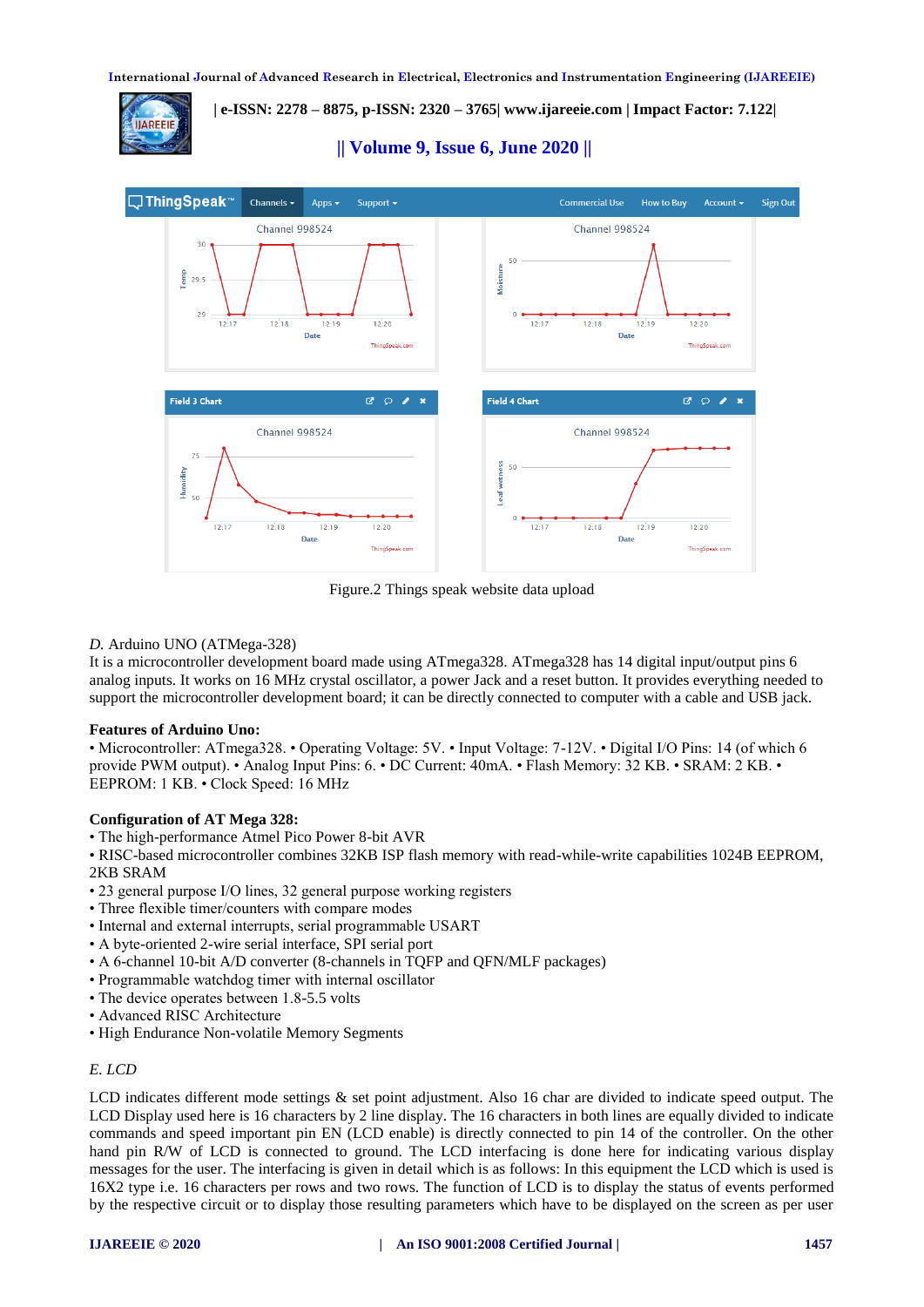

 **| e-ISSN: 2278 – 8875, p-ISSN: 2320 – 3765| [www.ijareeie.com](http://www.ijareeie.com/) | Impact Factor: 7.122|** 

# **|| Volume 9, Issue 6, June 2020 ||**

requirement. 16x2LCD It can display 16 characters per line and there are 2 such lines. In this LCD each character is displayed in 5x7 pixel matrix. This LCD has two registers, namely, Command and Data. The command register stores the command instructions given to the LCD. A command is an instruction given to LCD to do a predefined task like initializing it, clearing its screen, setting the cursor position, controlling display etc. The data register stores the data to be displayed on the LCDLCD is interfaced. In sub routines 'Enter Speed' and 'Current Speed' message, set Speed value is indicated on screen. In our project with the port-0 (D0-D7) i.e. from pin number 32 to pin number 39. In other words the data-bus D0-D7 is connected to port-0 of IC 89s52. Pin RS is directly connected to Pin11 of controller and one more another



Figure.3 Pin out of Arduino Uno

# *F. GSM SIM300*

SIM300 Module Features:

• Designed for global market, sim 300 is a tri-band GSM / GPRS engine works on frequencies EGSM 900.

• SIM300 features GPRS multi-slot class 10 / class 8 (optional) and supports the GPRS coding schemes.

• SIM300 can fit almost all the space requirements in your applications, such as smart phone, pad phone and other mobile devices.

GSM Modem Features:

• RS232 Interface with Hardware Flow Control Support (5 wire Serial interface with TX, RX, RTS, CTS & GND signals).

• Supports features like voice, data / fax, SMS, GPRS and integrated TCP / IP stack.

• Control via AT commands (GSM 07.07, 07.05 and enhanced AT commands).

• AC/DC 9-12 V /1.5 A Power Input.

• Pin 0.1" connector for Speaker & Microphone connectivity.

• Average Current consumption in normal operation 250 mA can rise up to 500-700 mA during Voice and GPRS connections. Current pulse can be high as 1.5-2 A.

# **Interfaces:**

• RS-232 Interface with Hardware Flow Control support (5 signals - TX, RX, RTS, CTS and GND through D-type 9 connector).

- Serial port baud rate adjustable 1200 to115200 BPS.
- Pin 0.1" connector for Speaker &Mic connection.
- 8-pin flip type reliable SIM card holder.
- DC socket for Power Adapter.
- Rubber Duck GSM antenna or Magnetic Mount Antenna with approx. 3 mtr. cable.
- LED status for Power, Signal and Incoming Call.

*G. LM35 Temperature sensor:*

The LM35 series are precision integrated-circuit temperature sensors, whose output voltage is linearly proportional to the Celsius (Centigrade) temperature. The LM35 thus has an advantage over linear temperature sensors calibrated in °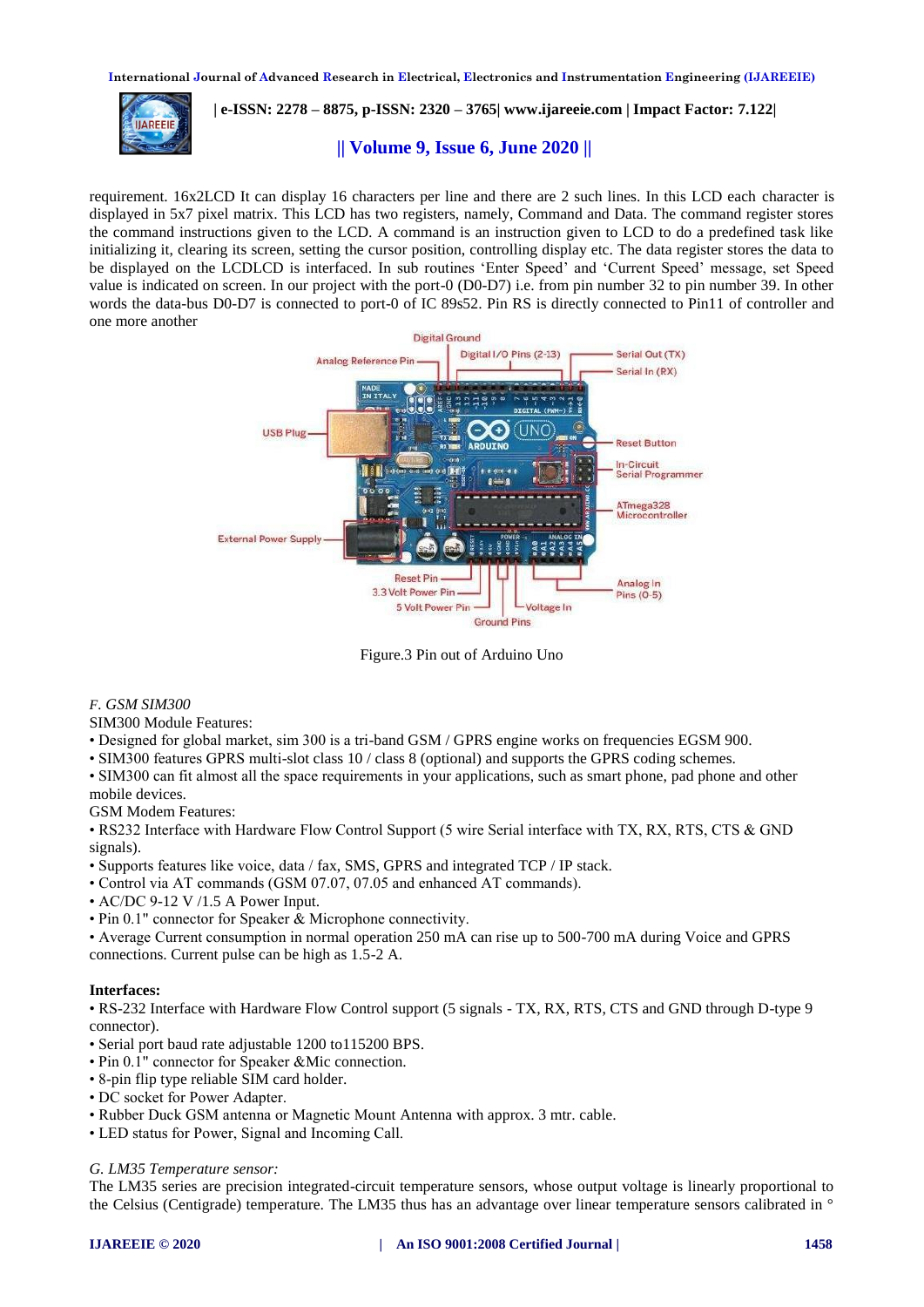

 **| e-ISSN: 2278 – 8875, p-ISSN: 2320 – 3765| [www.ijareeie.com](http://www.ijareeie.com/) | Impact Factor: 7.122|** 

# **|| Volume 9, Issue 6, June 2020 ||**

Kelvin, as the user is not required to subtract a large constant voltage from its output to obtain convenient Centigrade scaling.

#### **Features:**

- Calibrated directly in ° Celsius (Centigrade)
- Linear + 10.0 mV/°C scale factor
- 0.5 $\mathrm{^{\circ}C}$  accuracy (at +25 $\mathrm{^{\circ}C}$ )
- Rated for full −55° to +150°C range
- Suitable for remote applications
- Low cost due to wafer-level trimming
- Operates from 4 to 30 volts
- Less than 60 μA current drain
- Low self-heating, 0.08°C in still air
- Nonlinearity only  $\pm 1/4$ °C typical
- Low impedance output, 0.1 W for 1 mA load 3

#### *H. Humidity Sensor (DHT11)*

Humidity sensors detect the relative humidity of the immediate environments in which they are placed. They measure both the moisture and temperature in the air and express relative humidity as a percentage of the ratio of moisture in the air to the maximum amount that can be held in the air at the current temperature. Humidity sensors detect the relative humidity of the immediate environments in which they are placed. They measure both the moisture and temperature in the air and express relative humidity as a percentage of the ratio of moisture in the air to the maximum amount that can be held in the air at the current temperature. As air becomes hotter, it holds more moisture, so the relative humidity changes with the temperature. Most humidity sensors use capacitive measurement to determine the amount of moisture in the air. This type of measurement relies on two electrical conductors with a non-conductive polymer film laying between them to create an electrical field between them. Moisture from the air collects on the film and causes changes in the voltage levels between the two plates.



Figure.4 Humidity Sensor DHT11

#### *I. Leaf Sensor*

Basically, the resistance of the collector board varies accordingly to the amount of water on its surface.

Wet: the resistance increases, and the output voltage decreases

**Dry:** the resistance is lower, and the output voltage is higher

The LWS, manufactured by METER Environment, can detect small amounts of water or ice on the sensor surface for leaf wetness applications. Because the LWS measures the dielectric constant of the sensor's upper surface, it can detect the presence of water or ice anywhere on the sensor's surface. The LWS is designed to be deployed either in the canopy or on a weather station mast. Two holes in the non-sensing portion of the sensor body are provided for attaching the sensor to a pole or branch via twist ties or with 4-40 bolts.

Leaf wetness is a meteorological parameter that describes the amount of dew and precipitation left on surfaces. It is used for monitoring leaf moisture for agricultural purposes, such as fungus and disease control, for control of irrigation systems, and for detection of fog and dew conditions, and early detection of rainfall.

Leaf wetness may be measured by various means:

 By change in electrical resistance between two metal conductors in an alternate finger or double spiral configuration on a flat surface, either flat or cylindrical. The conductors are usually gold plated for corrosion resistance. An issue with this method is that measurements depend on droplets being large enough to bridge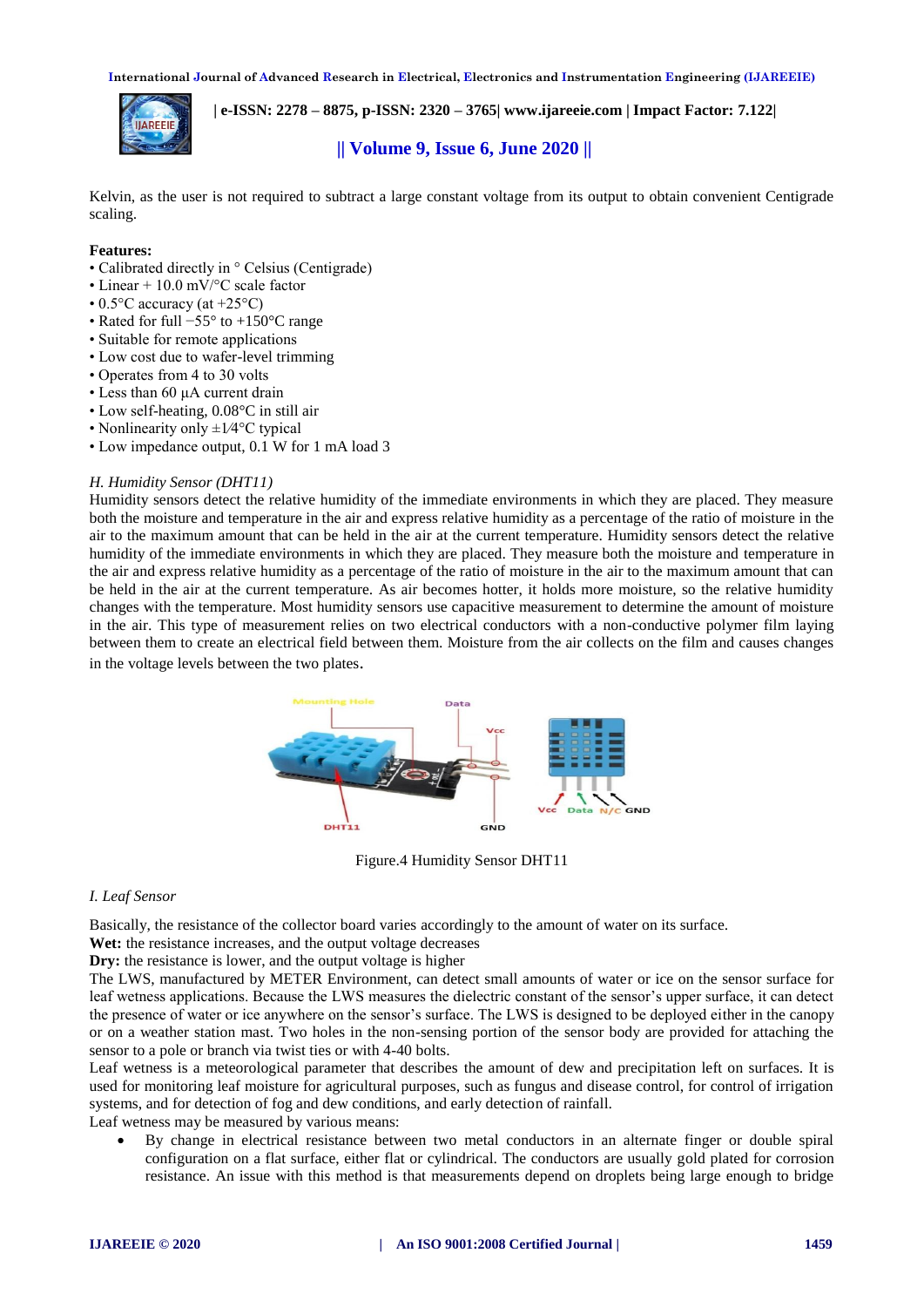

 **| e-ISSN: 2278 – 8875, p-ISSN: 2320 – 3765| [www.ijareeie.com](http://www.ijareeie.com/) | Impact Factor: 7.122|** 

# **|| Volume 9, Issue 6, June 2020 ||**

the gap between the conductors. A surface coating of for instance hygroscopic latex paint may be applied for more consistent results. Resistance measurement is often by alternating current excitation.

 By measuring the change in the dielectric constant of the surface of a sensor, thus detecting the presence of water or ice on the sensor's surface.

#### *J. Moisture Sensor*

The sensor measures the dielectric constant of the soil in order to find its volumetric water content (VWC). It obtains volumetric water content by measuring the dielectric constant of the media through the utilization of frequency domain technology. Since the dielectric constant of water is much higher than that of air or soil minerals, the dielectric constant of the soil is a sensitive measure of volumetric water content. The sensor has a low power requirement and very high resolution. This gives the ability to make many measurements (i.e. hourly) over a long period of time with minimal battery usage. In addition, the sensors incorporate a high frequency oscillation, which allows the sensor to accurately measure soil moisture in any soil with minimal salinity and textural effects.

#### *K.* Wi-Fi Module (EPS8266):

The ESP8266 is a low-cost Wi-Fi microchip, with a full TCP/IP stack and microcontroller capability, produced by Express if Systems in Shanghai, China. The chip first came to the attention of Western makers in August 2014 with the ESP-01 module, made by a third-party manufacturer Ai-Thinker. This small module allows microcontrollers to connect to a Wi-Fi network and make simple TCP/IP connections using Hayes-style commands. \

However, at first there was almost no English-language documentation on the chip and the commands it accepted. The very low price and the fact that there were very few external components on the module, which suggested that it could eventually be very inexpensive in volume, attracted many hackers to explore the module, the chip, and the software on it, as well as to translate the Chinese documentation.

The Pin-out is as follows for the common ESP-01 module:

- 1. VCC, Voltage  $(+3.3 \text{ V}; \text{ can handle up to } 3.6 \text{ V})$
- 2. GND, Ground (0 V)
- 3. RX, Receive data bit X
- 4. . TX, Transmit data bit X
- 5. CH\_PD, Chip power-down
- 6. RST, Reset
- 7. GPIO 0, General-purpose input/output No. 0
- 8. GPIO 2, General-purpose input/output No. 2

*L. Detailed Connection Diagram:*



Figure.5 Connection diagram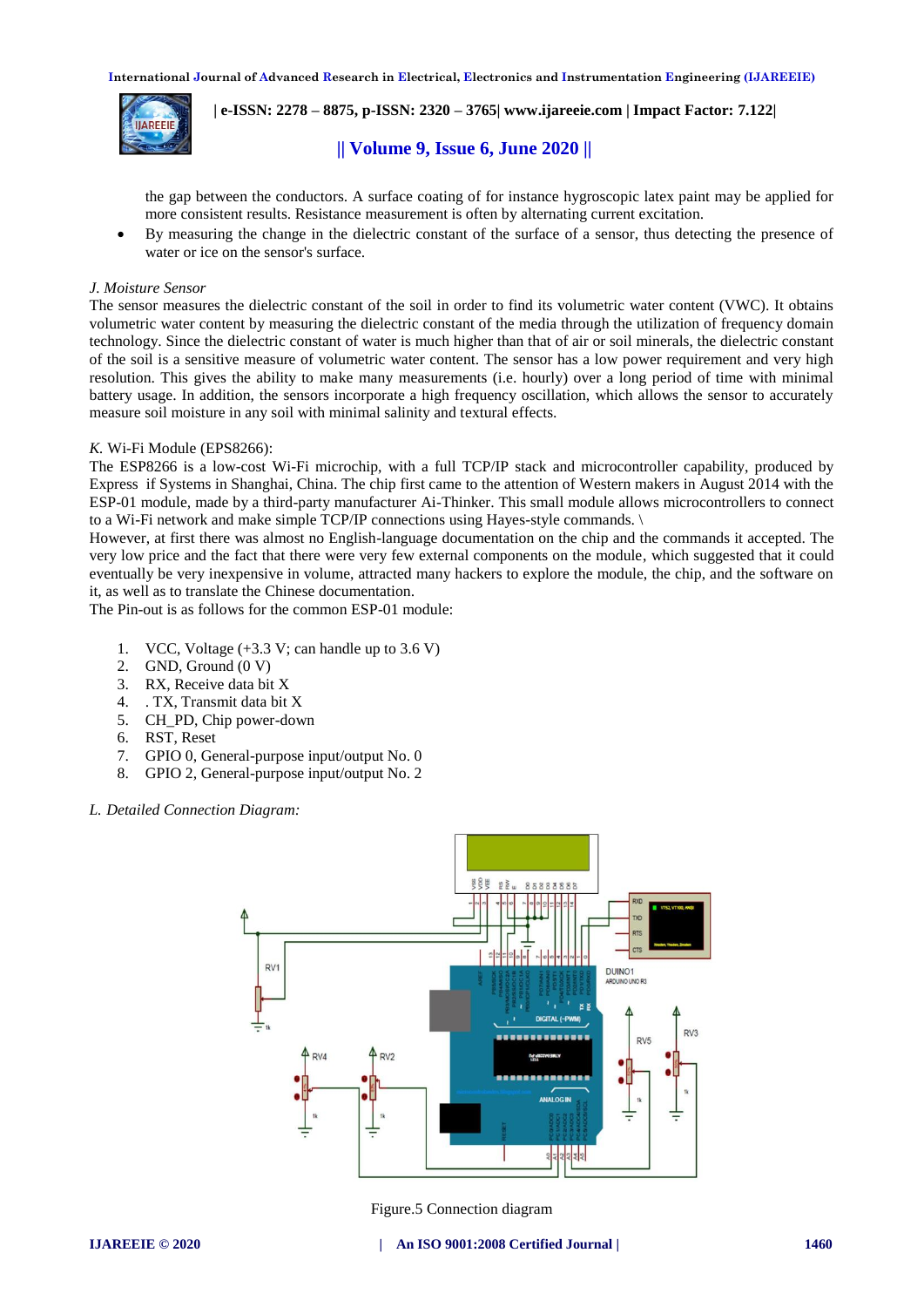

 **| e-ISSN: 2278 – 8875, p-ISSN: 2320 – 3765| [www.ijareeie.com](http://www.ijareeie.com/) | Impact Factor: 7.122|** 

# **|| Volume 9, Issue 6, June 2020 ||**

1. RV1- LCD Brightness control POT 2. RV2 - Temperature sensor 3.RV3 - Moisture Sensor 4. RV4- Humidity Sensor 5.RV5 - Leaf Wetness Sensor

# **III. RESULT**

| <b>Created at</b>       | Entry id       | Field1 | Field <sub>2</sub> | Field <sub>3</sub> | Field4           |
|-------------------------|----------------|--------|--------------------|--------------------|------------------|
| 2020-02-23 12:16:42IST  | 1              | 30     | $\theta$           | 38                 | $\theta$         |
| 2020-02-23 12:17:02IST  | $\overline{2}$ | 29     | $\Omega$           | 80                 | $\theta$         |
| 2020-02-23 12:17:19 IST | 3              | 29     | $\Omega$           | 58                 | $\mathbf{0}$     |
| 2020-02-23 12:17:39 IST | $\overline{4}$ | 30     | $\mathbf{0}$       | 48                 | $\theta$         |
| 2020-02-23 12:18:16 IST | 5              | 30     | $\overline{0}$     | 41                 | $\mathbf{0}$     |
| 2020-02-23 12:18:33 IST | 6              | 29     | $\theta$           | 41                 | $\theta$         |
| 2020-02-23 12:18:49 IST | $\overline{7}$ | 29     | $\theta$           | 40                 | 34               |
| 2020-02-23 12:19:09 IST | 8              | 29     | 65                 | 40                 | 67               |
| 2020-02-23 12:19:25 IST | 9              | 29     | $\Omega$           | 39                 | 68               |
| 2020-02-23 12:19:45 IST | 10             | 30     | $\overline{0}$     | 39                 | 69               |
| 2020-02-23 12:20:02 IST | 11             | 30     | $\boldsymbol{0}$   | 39                 | 69               |
| 2020-02-23 12:20:18 IST | 12             | 30     | $\overline{0}$     | 39                 | 69               |
| 2020-02-23 12:20:34 IST | 13             | 29     | $\overline{0}$     | 39                 | 69               |
| 2020-02-27 12:06:09 IST | 14             | 30     | $\boldsymbol{0}$   | 48                 | $\mathbf{0}$     |
| 2020-02-27 12:06:44 IST | 15             | 30     | $\theta$           | 48                 | $\Omega$         |
| 2020-02-27 12:07:10 IST | 16             | 33     | $\theta$           | 99                 | $\theta$         |
| 2020-02-27 12:07:35 IST | 17             | 33     | $\theta$           | 102                | 20               |
| 2020-02-27 12:08:00 IST | 18             | 31     | $\Omega$           | 92                 | $\mathbf{0}$     |
| 2020-02-27 12:08:23 IST | 19             | 31     | $\theta$           | 81                 | $\theta$         |
| 2020-02-27 12:08:38 IST | 20             | 31     | $\Omega$           | 73                 | $\boldsymbol{0}$ |



**Figure 6: Hardware Result**